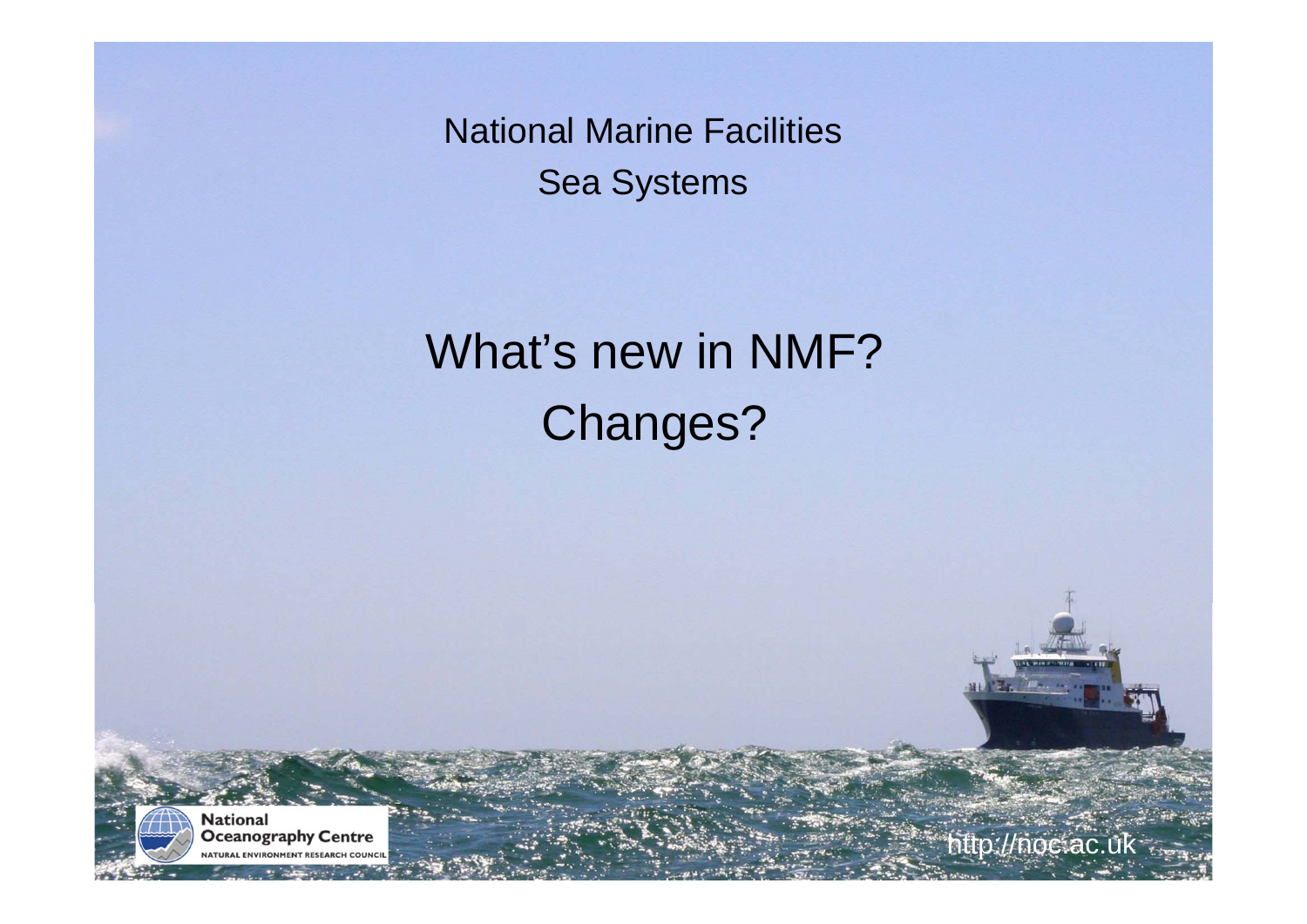- •**Recruitment**
- • RRS Discovery now online and delivering science…
	- •But more work to be done!
	- •More detail from me and Jon tomorrow!
- •New equipment
- •Potential changes to NOC governance

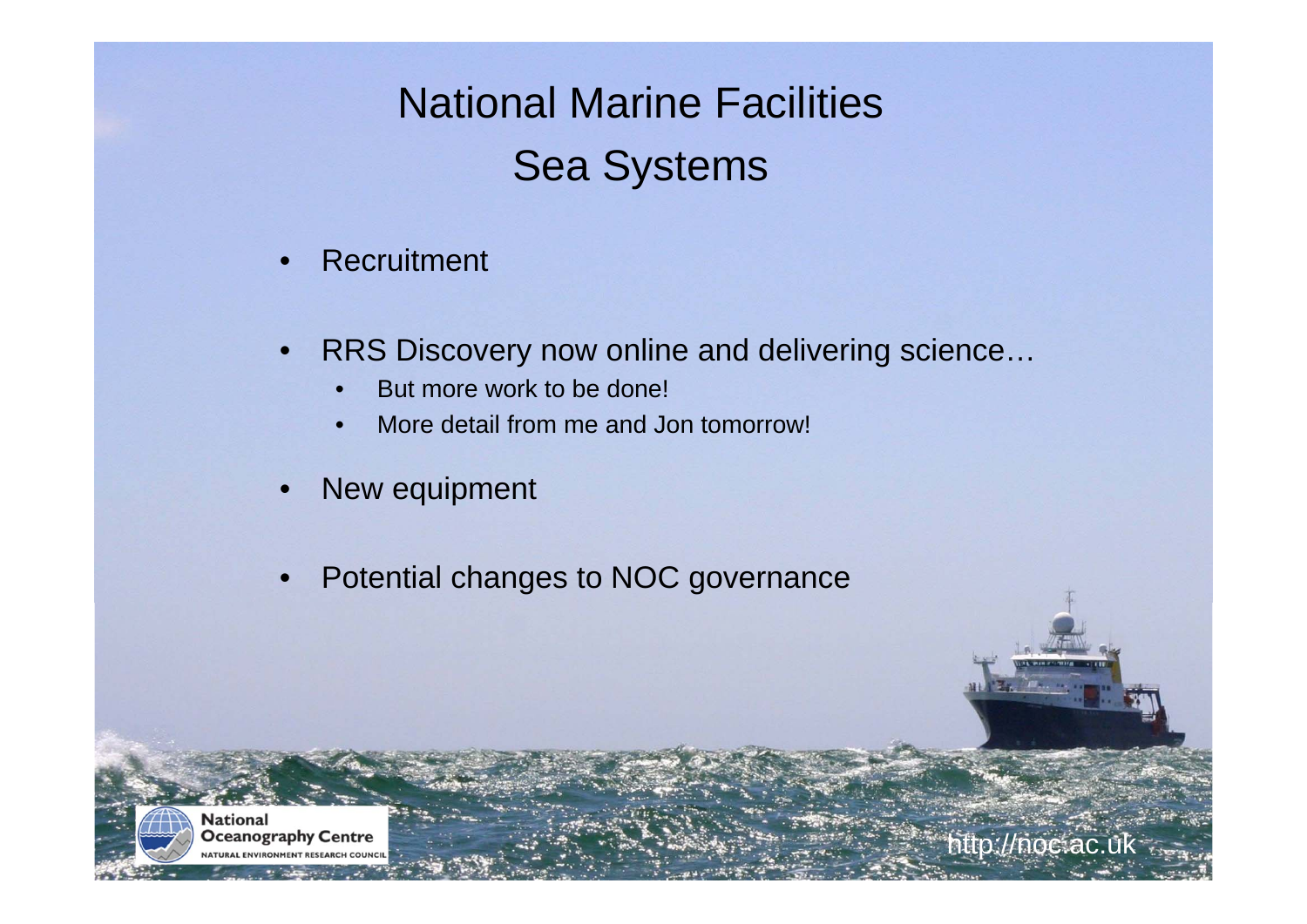- •**Recruitment** 
	- • 16 new technicians recruited in the past 18 months in 'Sea Systems'
		- •**Mechanical**
		- •Instrumentation
		- •**Computing**
	- • Plus another 12 sea going and shore staff in our Marine Autonomous group
		- •Glider/AUV



http://noc.ac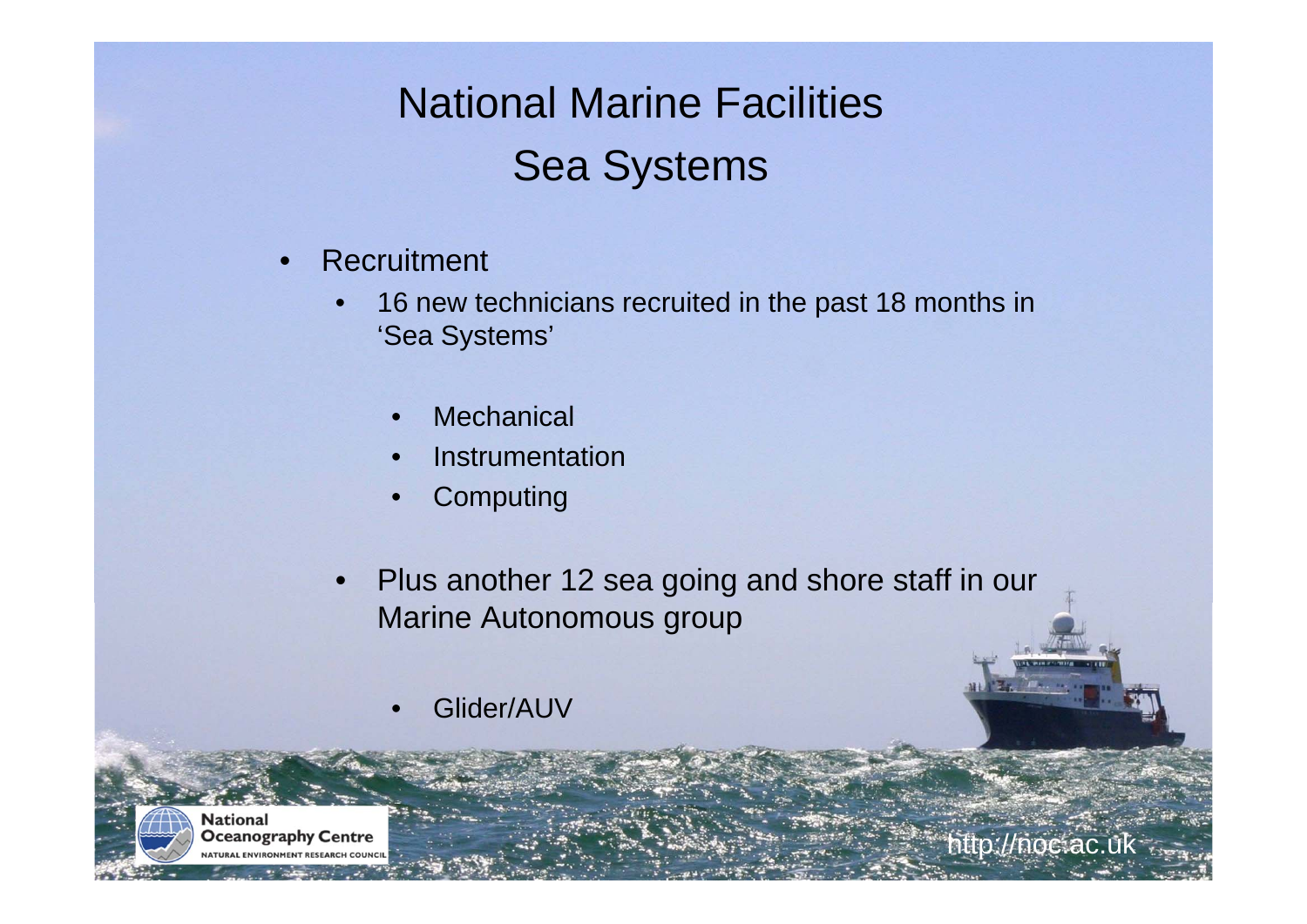- • New equipment:
	- • New General Purpose winch
		- •20 foot container, EM Dyneema rope
		- •Coring, CTD, camera/video
	- • New seismic equipment
		- •Sercel 428 recording system
		- •Additional Sercel Sentinel streamer sections
		- •Additional tail buoy
	- • Autosub Long Range AUV
		- •The Autosub Long Range AUV commissioning 2015







**National Oceanography Centre** 

http://noc.ac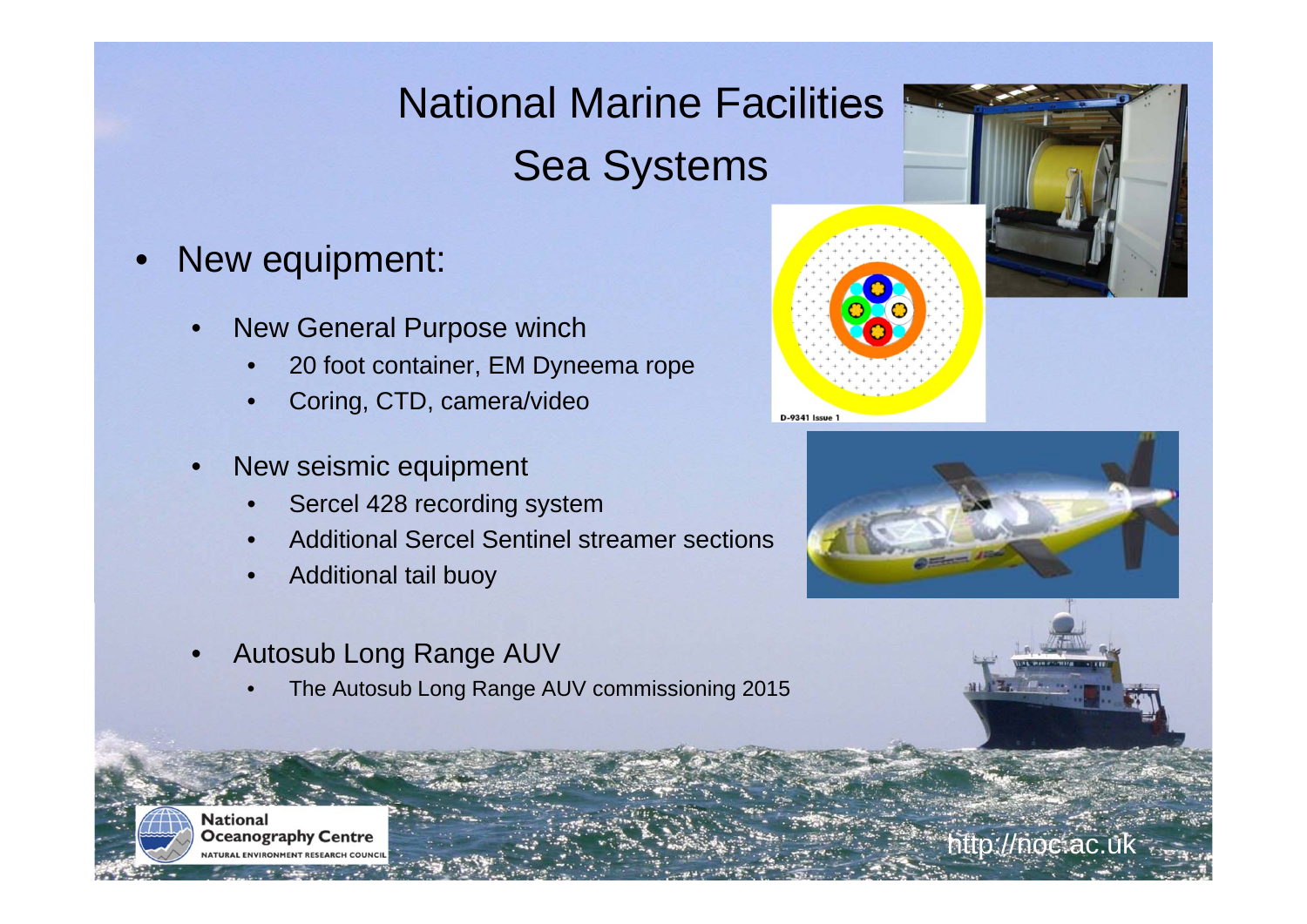- • New equipment:
	- •**Hybis** 
		- •6000m hybrid camera/video/grab system
	- • Seasoar
		- •New sensor package, new logging and control software
	- •Net drum

**National** 

**Oceanography Centre** 

• Portable deck winch, 20 foot deck footprint, split drum, suitable for multiple mooring installations or for deployment/recovery of our 5000m depth mooring using 4000m of 60mm polypropylene





http://noc.ac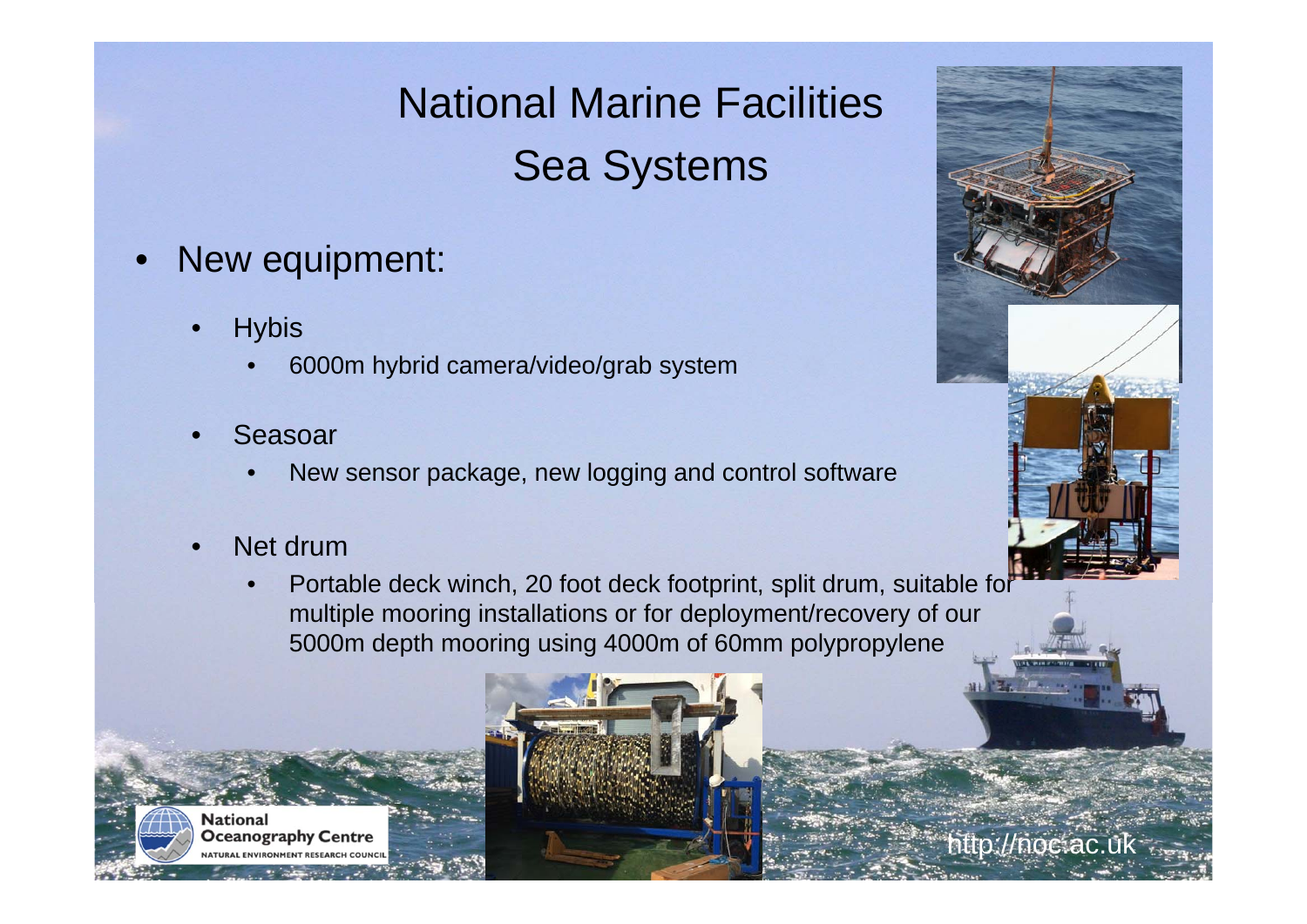$\bullet$ New equipment



- • Lots of new Gliders and Surface Autonomous vehicles
	- •23 gliders now in the equipment pool ??
	- •Surface Autonomous vehicles
- • Vertical Microstructure Profiler
	- •MVP5500
	- •VMP2000



http://noc.ac.